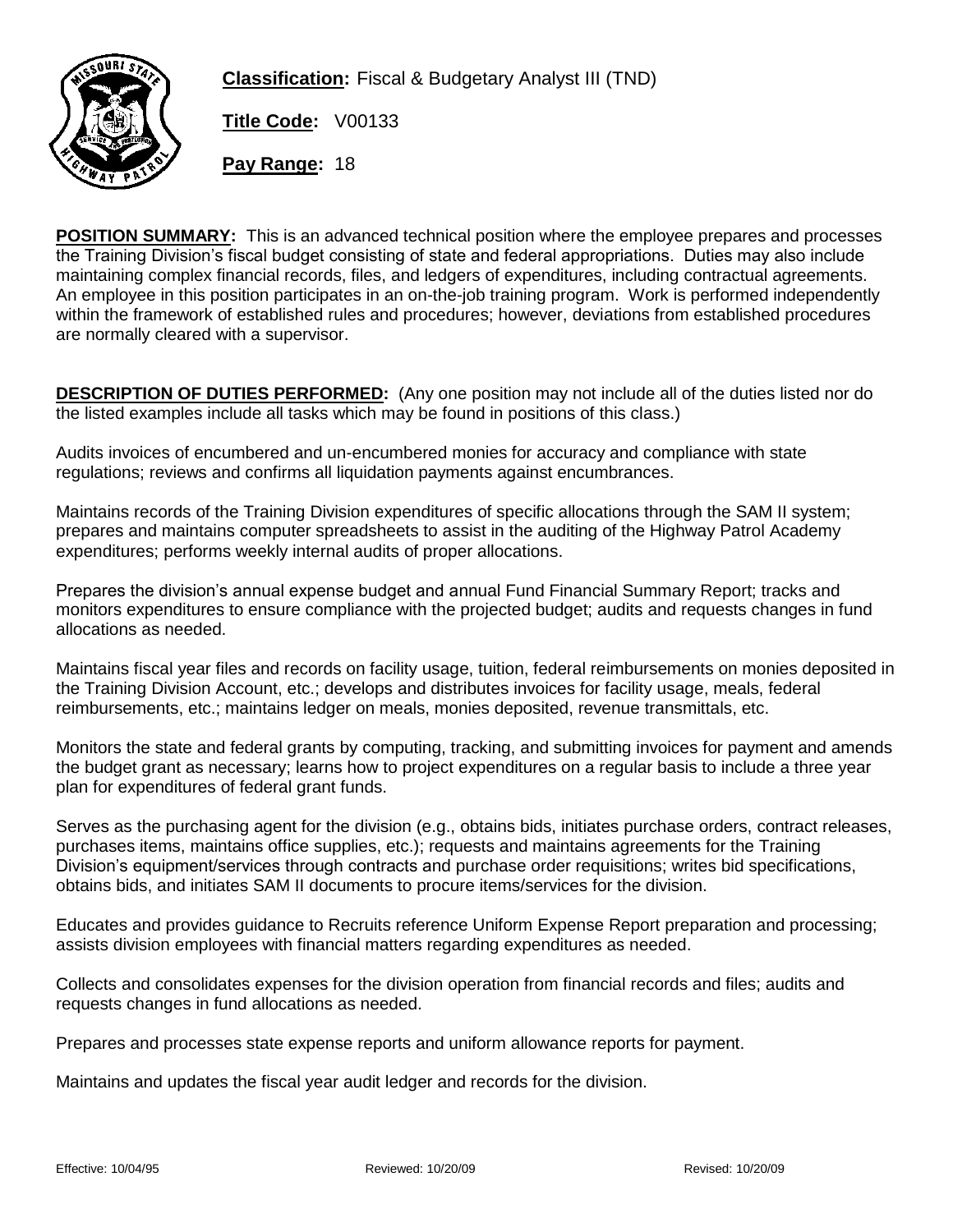Creates, revises and updates reports and/or worksheets utilizing spreadsheets, database and mainframe computer applications.

Maintains, verifies and updates manual ledgers and records; sorts, transports, files, and purges records and documents.

Operates office equipment (e.g., typewriter, calculator, copier, video terminal, personal computer, fax machine, telephone, printer, shredder, etc.).

Performs other related work as assigned.

**REQUIRED KNOWLEDGE, SKILLS, AND ABILITIES:** Thorough knowledge of modern office practices, procedures and equipment.

Thorough knowledge of auditing procedures, business management, filing bookkeeping principles and practices.

Ability to apply general bookkeeping principles in the recording of appropriations, encumbrances, and expenditures.

Ability to make arithmetical calculations with speed and accuracy.

Ability to maintain complex records and files.

Ability to verify documents produced and received and take proper steps to reconcile errors.

Ability to work with others and display team leadership.

Ability to produce a volume of work and meet predetermined deadlines.

Ability to organize and prioritize work effectively.

Ability to alphabetize, transport, file, and purge documents and records

Ability to work independently with general supervision.

Skill in operating a calculator with a high degree of efficiency.

Ability to operate basic office equipment as detailed in the description of duties.

Ability to handle restricted and confidential information in a professional manner and maintain the information as such.

Ability to communicate in English clearly and concisely, both orally and in writing.

Ability to establish and maintain harmonious working relations with others.

Ability to work with material that may be of a sexual nature relating to criminal activity (e.g., written material, photographs, and/or verbal language, etc.).

Ability to work hours as assigned.